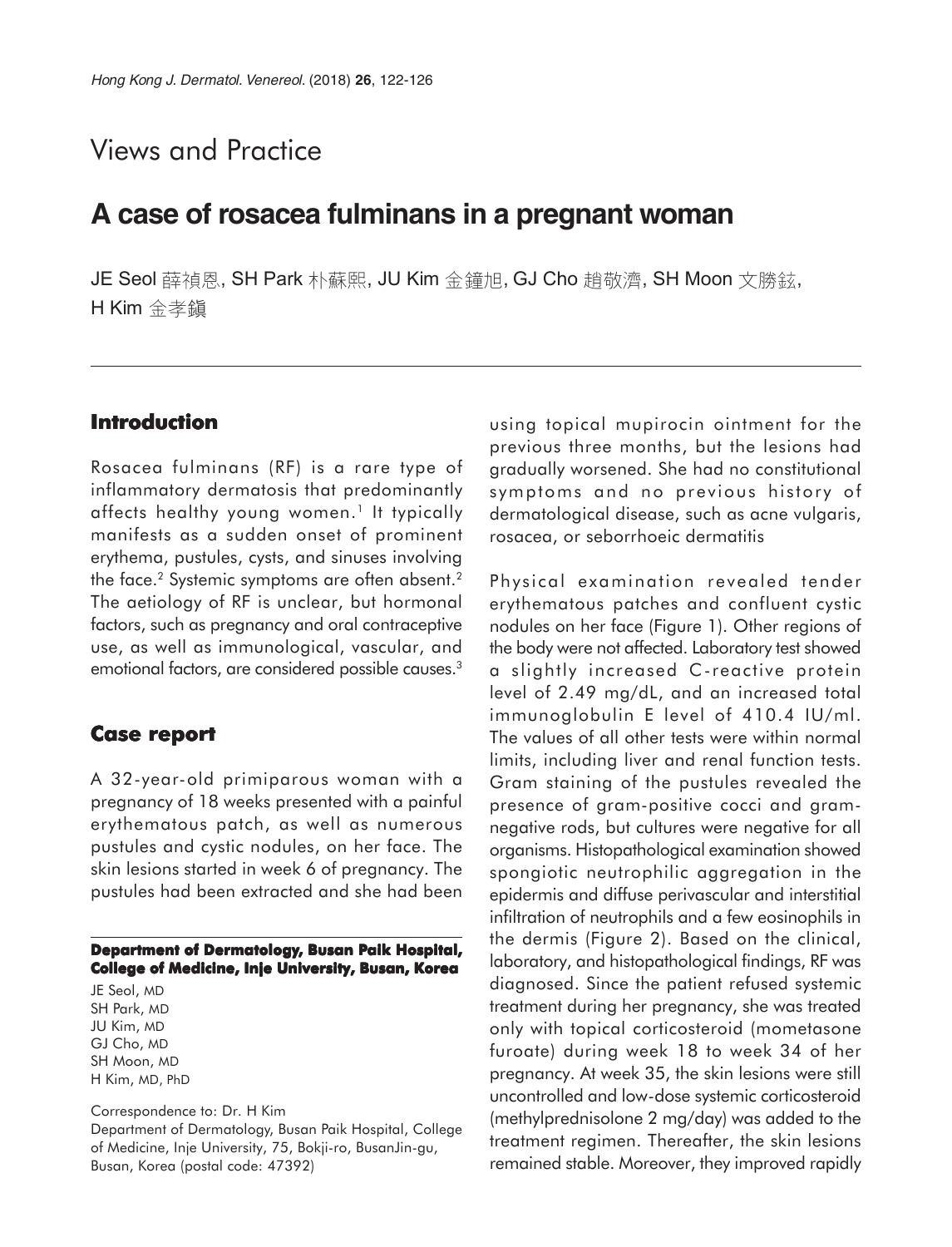after delivery. Two months after delivery, she was started on systemic isotretinoin to treat the residual lesions, most of which improved within three months. During 18 months of follow-up, there was no sign of recurrence.

### **Discussion**

Rosacea fulminans is considered to be a rare and extreme form of rosacea.<sup>2</sup> It predominantly affects healthy young women and is characterised by the sudden onset of prominent erythema, pustules, cysts, and sinuses on the face.<sup>1</sup> Although the exact cause is unclear, hormonal changes are probably a factor, since a relationship between RF and pregnancy or contraceptive use has been demonstrated.3 In 17 cases of RF in pregnant woman reported in the English-language medical literature,<sup>1-9</sup> RF occurred during pregnancy and improved significantly after delivery, as in our patient. It is therefore likely that the hormonal



**Figure 1.** (A) Marked erythema with coalescing nodules and pustules on the face at first visit. (B) Mild aggravation of lesions despite 6 weeks of treatment with topical corticosteroids and emollients. (C&D) Close-up view of erythema, nodules, and pustules on the right cheek (C) and the chin (D).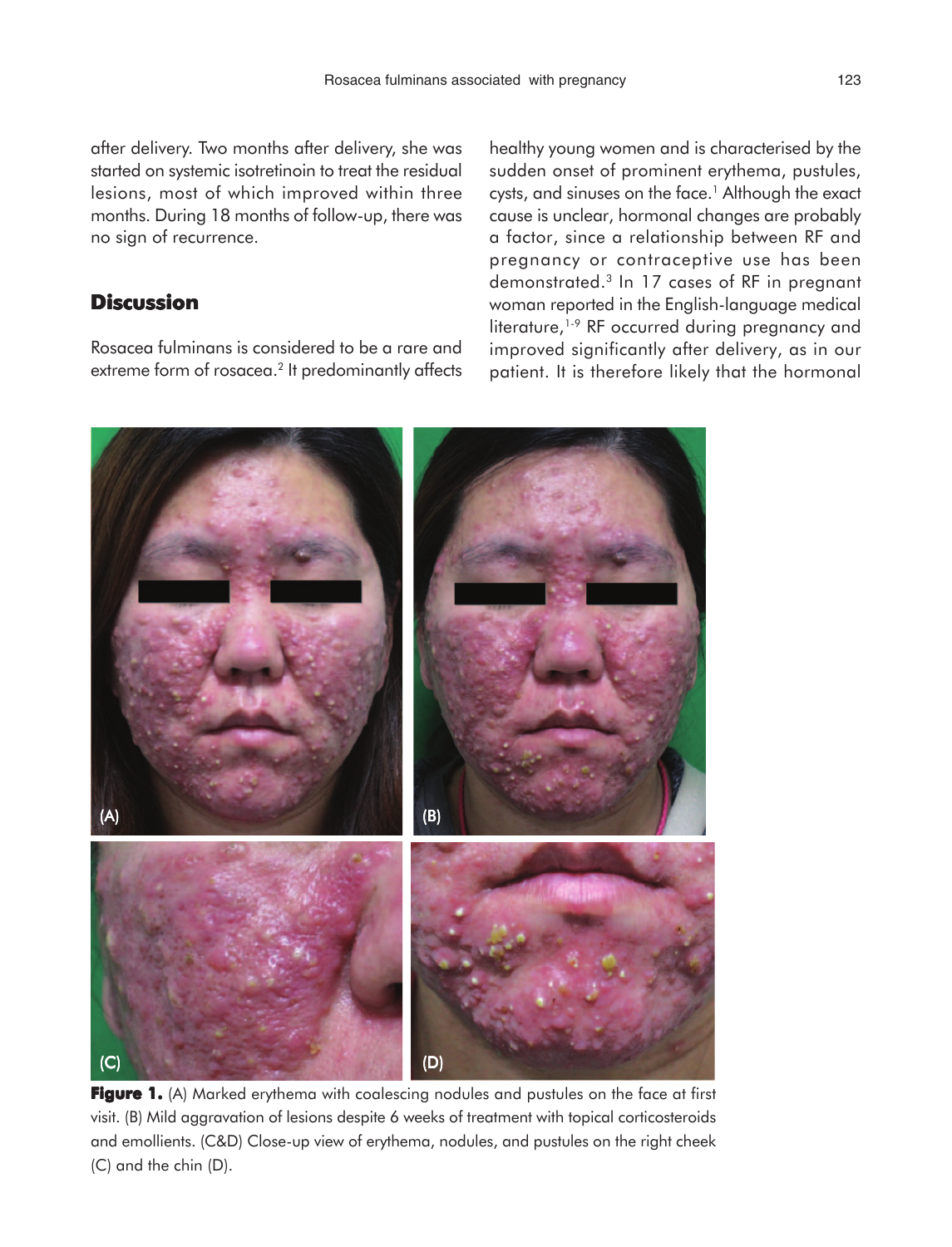

**Figure 2.** (A) Histopathological examination shows a spongiotic neutrophilic aggregation in the epidermis and diffuse perivascular and interstitial infiltration of inflammatory cells in the dermis (H&E, x40). (B) Highpower view. Infiltration of neutrophils in the epidermis (H&E, x400). (C) Dense perivascular and interstitial infiltration of neutrophils and a few eosinophils in the reticular dermis (H&E, x400).

changes occurring during pregnancy affect the incidence or exacerbation of RF; however, the exact mechanism linking hormonal changes to RF has yet to be clarified.

RF is usually very stressful to patients because of the severe facial lesions. It may cause physical and psychological stress to the pregnant patient and thus contribute to a poor delivery outcome.<sup>7</sup> Early diagnosis and proper management of RF is important, but the therapeutic choices available to pregnant women are limited. While systemic retinoids, tetracycline antibiotics, anti-androgenic contraceptives, and dapsone are generally used to treat RF,<sup>8</sup> all of these drugs are contraindicated during pregnancy.<sup>9</sup> In previously reported cases of RF in pregnancy, patients were treated surgically, including pustule extraction and incision and drainage. Other forms of treatment include topical antibiotics, topical corticosteroids, and systemic antibiotics, all of which are permitted during pregnancy, as are low-dose and short-term systemic corticosteroids (Table 1). In most pregnant patients with RF, these drugs result in a stable state of skin disease during pregnancy. Thus, until an optimal regimen for RF in a pregnant woman is determined, topical and systemic antibiotics with proper surgical drainage and low-dose systemic corticosteroids are effective choices for preventing an acute exacerbation during pregnancy. Above all, it is important that RF during pregnancy be diagnosed quickly, and that appropriate treatment and support are provided through cooperation with the patient's obstetrician.

RF is a rare and extreme form of rosacea that can occur in association with pregnancy. While hormonal changes, such as those occurring during pregnancy, seem to be the trigger for RF, further research is needed to determine the exact mechanism. Early diagnosis and proper surgical treatment, together with medications deemed safe for use during pregnancy, are important in the management of RF skin lesions, and to decrease the stress caused by the disease.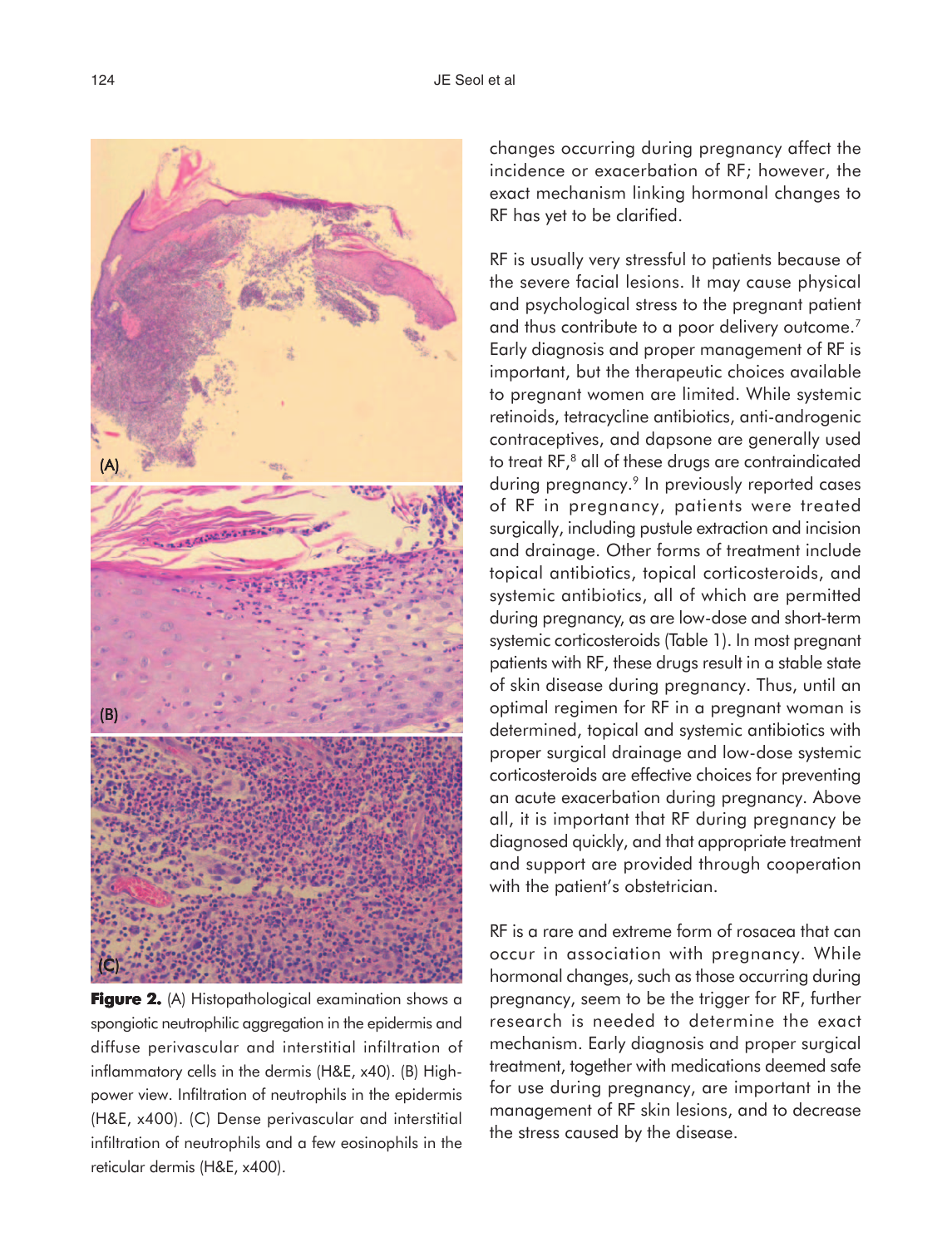| No.                              | Author                                |     | Patient age Development of RF                                          | <b>Treatment during pregnancy</b>                                                                                                                                                            | Outcome                                                                                                  |
|----------------------------------|---------------------------------------|-----|------------------------------------------------------------------------|----------------------------------------------------------------------------------------------------------------------------------------------------------------------------------------------|----------------------------------------------------------------------------------------------------------|
| $1 - 5$<br>$(5 \text{ cases})$   | Massa and Su <sup>4</sup>             | N/A | 4 cases: 3rd trimester<br>1 case: post-partum                          | N/A                                                                                                                                                                                          | N/A                                                                                                      |
| 6                                | Marks and<br>Briggaman <sup>5</sup>   | 25  | 2nd trimester                                                          | Incision and drainage,<br>triamcinolone intralesional<br>injection<br>Topical corticosteroid<br>(1% hydrocortisone)<br>Oral antibiotics (erythromycin)<br>Oral corticosteroid (prednisolone) | Healthy full-term<br>delivery                                                                            |
| $7 - 10$<br>$(4 \text{ cases})$  | Plewig et al. <sup>2</sup>            | N/A | 2 cases: 1st trimester<br>1 case: 3rd trimester<br>1 case: post-partum | Topical antibiotics<br>(erythromycin, clindamycin)                                                                                                                                           | N/A                                                                                                      |
| 11                               | Haugstvedt and<br>Bjerke <sup>6</sup> | 35  | N/A                                                                    | N/A                                                                                                                                                                                          | N/A                                                                                                      |
| 12                               | Lewis et al. <sup>1</sup>             | 28  | 1st trimester                                                          | Oral antibiotics erythromycin,<br>Oral corticosteroid<br>(prednisolone)                                                                                                                      | Intra-uterine<br>death                                                                                   |
| 13                               | Fehrabas et al. <sup>3</sup>          | 31  | 1st trimester                                                          | Incision and drainage,<br>wet compression<br>Topical antibiotics<br>(fusidic acid, metronidazole)<br>Oral corticosteroid<br>(methylprednisolone)                                             | Healthy full-term<br>delivery                                                                            |
| $14 - 16$<br>$(3 \text{ cases})$ | Jarrett et al. <sup>7</sup>           | N/A | 3 cases: 1st trimester                                                 | [1] Oral corticosteroid<br>(prednisolone)<br>[2] Oral antibiotics<br>(erythromycin),<br>Oral corticosteroid<br>(prednisolone)<br>[3] Oral antibiotics<br>(erythromycin)                      | [1] Intra-uterine<br>death<br>[2] Termination<br>due to<br>anxiety<br>[3] Healthy full-<br>term delivery |
| 17                               | de Morais el al.9                     | 26  | 2nd trimester                                                          | Oral antibiotics (erythromycin)<br>Oral corticosteroid (prednisolone)                                                                                                                        | Healthy full-term<br>delivery                                                                            |
| 18                               | This case                             | 32  | 1st trimester                                                          | Topical corticosteroid<br>(mometasone furoate)<br>Oral corticosteroid<br>(methylprednisolone)                                                                                                | Healthy full-term<br>delivery                                                                            |

Table 1. Reported cases of rosacea fulminans (RF) associated with pregnancy

N/A, not available